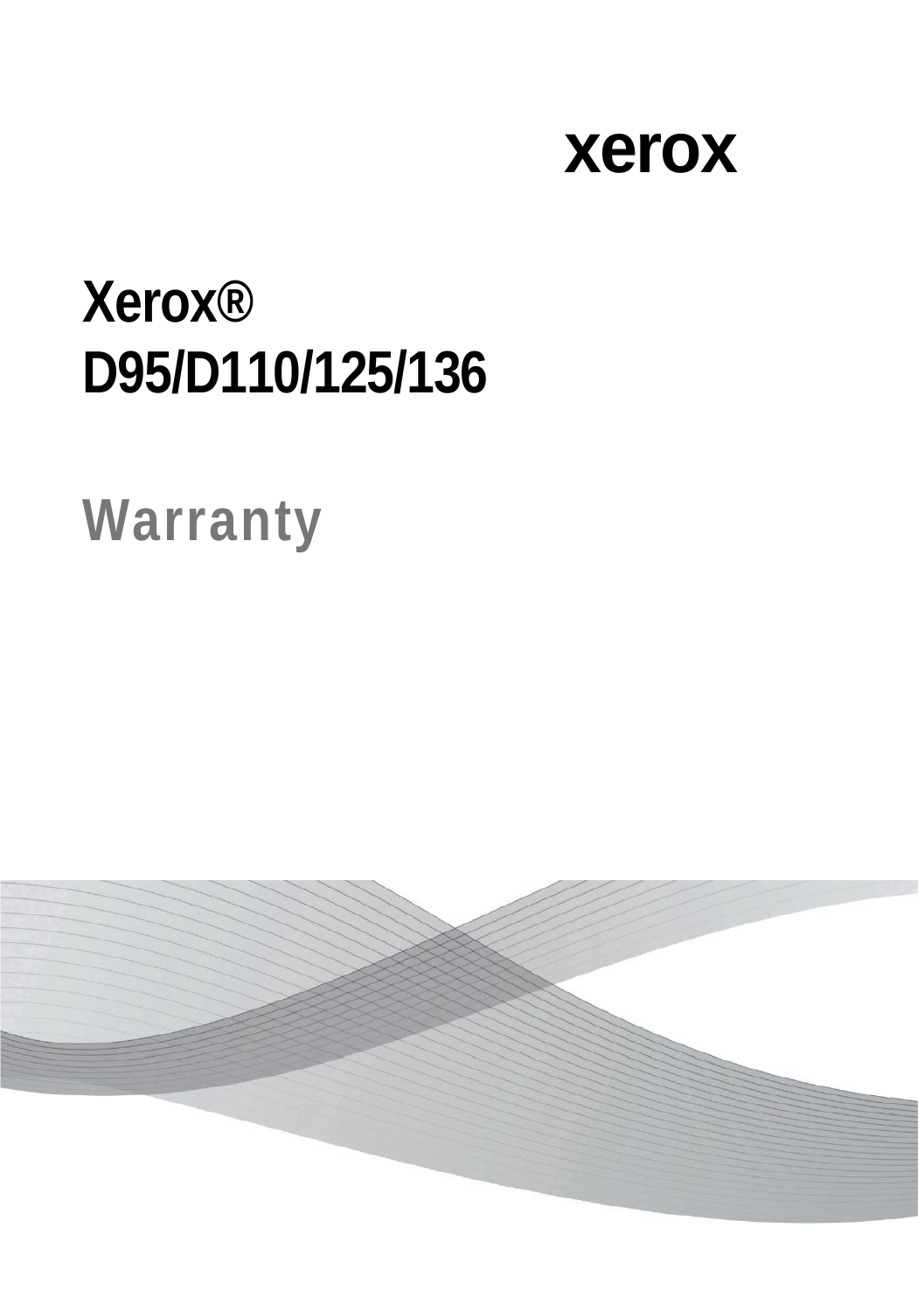© 2010 Xerox Corporation. All Rights Reserved. Unpublished rights reserved under the copyright laws of the United States. XEROX®and XEROX and DESIGN®, eClick , Page Pack® WorkCentre®, Phasei® and ColorQube®are trademarks of Xerox Corporation in the U.S. and/or other countries.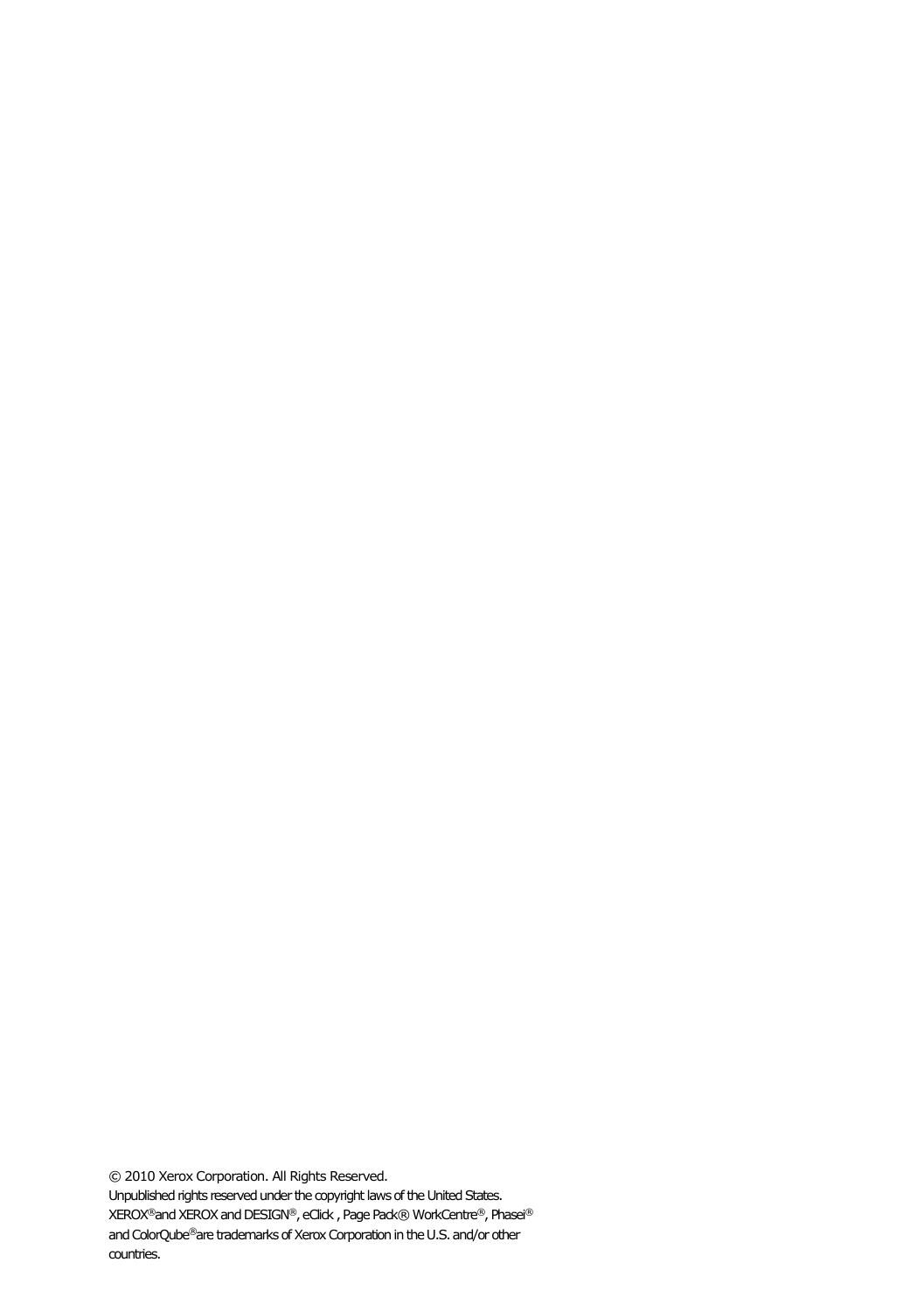#### **Attention:**

The warranty statement provided with this product may not apply if you purchase your product under a **PagePack, eClick,** or other written agreement or purchase plan. Please see your specific agreement or contact your Xerox Account Manager for complete details about your warranty, if any.

This warranty is valid in the United States.

For warranties in other countries, please contact your local Xerox Account Manager.

#### **Product Warranty**

Xerox warrants that the **Xerox D95/D110/D125/D136** and its Consumables, Routine Maintenance Items, and Options/Upgrades (related items) will be free from defects in materials and workmanship for the periods set out below:

**Product:** a period of 90 days from the date of shipment.

**Consumable** (ink and toner): until original ink or toner is consumed. (The item is not covered once the low or end of life message appears.)

**Routine Maintenance Items** (for specific examples refer to the product's documentation): the period of the remaining product warranty or 90 days from date of installation of the maintenance item, whichever is greater, except where longer periods are required by law. (These items are not covered once the end of life message appears.)

**Options/Upgrades** (such as memory, high-capacity feeder, and so on): the period of the remaining product warranty or 90 days from the date of purchase, whichever is greater, except where longer periods are required by law.

**Accessories** (such as carts, dust covers, cleaning kits, and so on.): 90 days from the date of purchase except where longer periods are required by law.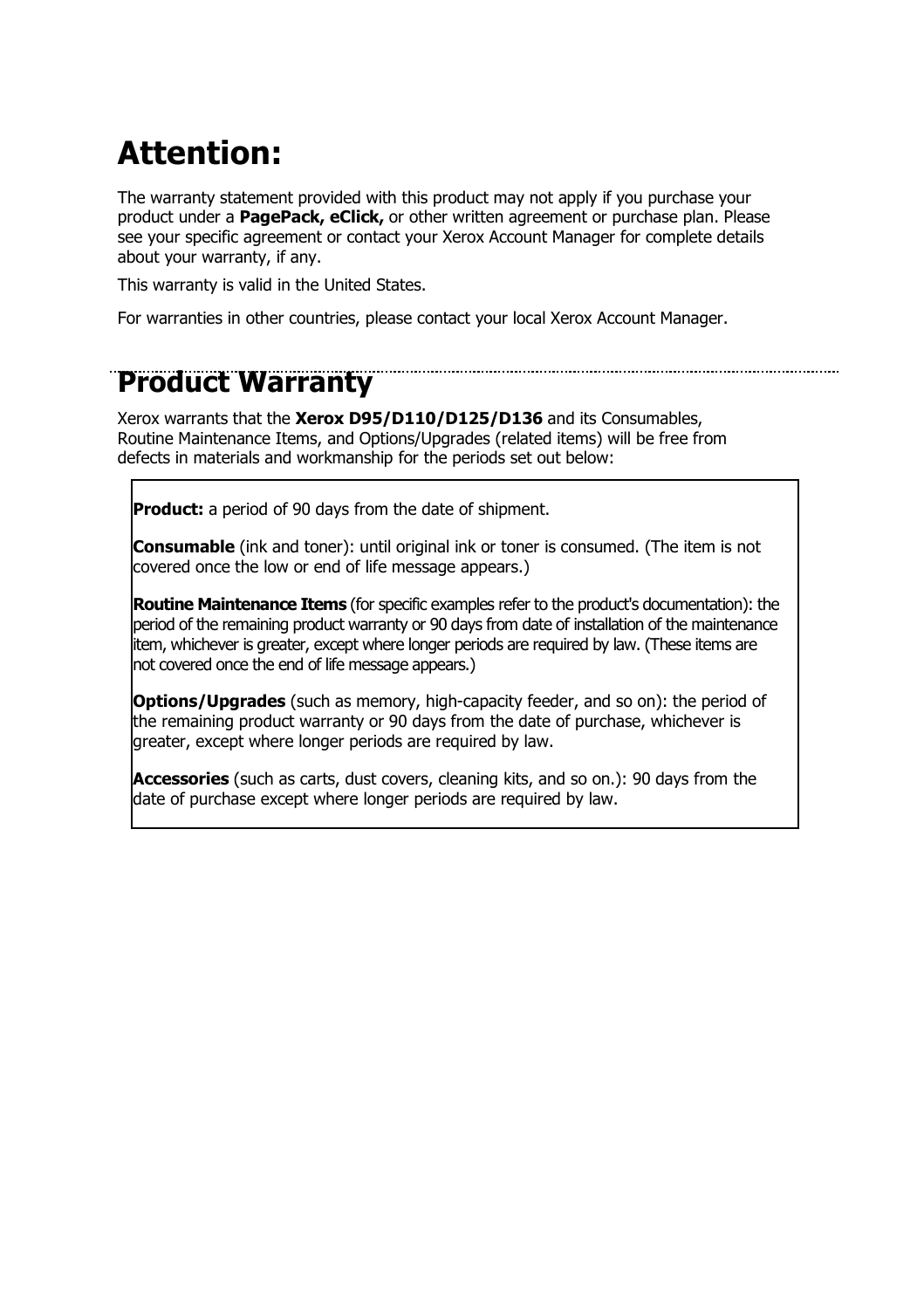If the product proves defective during the warranty period, Xerox, at its option, will:

- (1) repair the product by means of telephone support or on-site service at no charge for parts or labor,
- (2) replace the product with a new product or a comparable product of similar age, value, and/or capability, or
- (3) refund the amount paid for the product, less a reasonable allowance for usage, upon its return.

Xerox recommends the Customer first utilize support materials shipped with the product, product diagnostics, information contained on the web, and email support. If unsuccessful, to obtain service under this warranty the Customer must notify Xerox Telephone Support or its authorized service representative of the defect before the expiration of the warranty period. Customers will provide appropriate assistance to Telephone Support personnel to resolve issues.

If telephone support is unsuccessful, Xerox or its authorized service representative will provide warranty repair at Customer's site without charge as provided below.

- Service is available within the customary service area in the United States, Canada, Austria, Belgium, Finland, France, Germany, Greece, Luxembourg, The Netherlands, Ireland, Italy, Norway, Portugal, Denmark, Spain, Sweden, Switzerland, and United Kingdom for products purchased in these countries.
- Outside the above-mentioned countries, service is available within the customary service area in the country of purchase.

Xerox reserves the right to charge for service in exceptional cases.

A description of the customary on-site service area may be obtained from the local Xerox Customer Support Center or authorized Xerox distributor. On-site service is at Xerox' or its authorized service representative's sole discretion.

If the Customer's product contains features that enable Xerox or its authorized service representative to diagnose and repair problems with the product remotely, Xerox may request that the Customer allow such remote access to the product.

In the maintenance of the product, Xerox may use new, remanufactured or refurbished parts, assemblies, or products. All defective parts, assemblies, and products become the property of Xerox. Xerox may require the return of parts, assemblies, and products to a designated Xerox Depot or the Xerox representative from which the part, assembly, or product was originally purchased. Returns and claims will be handled according to the current Xerox procedure.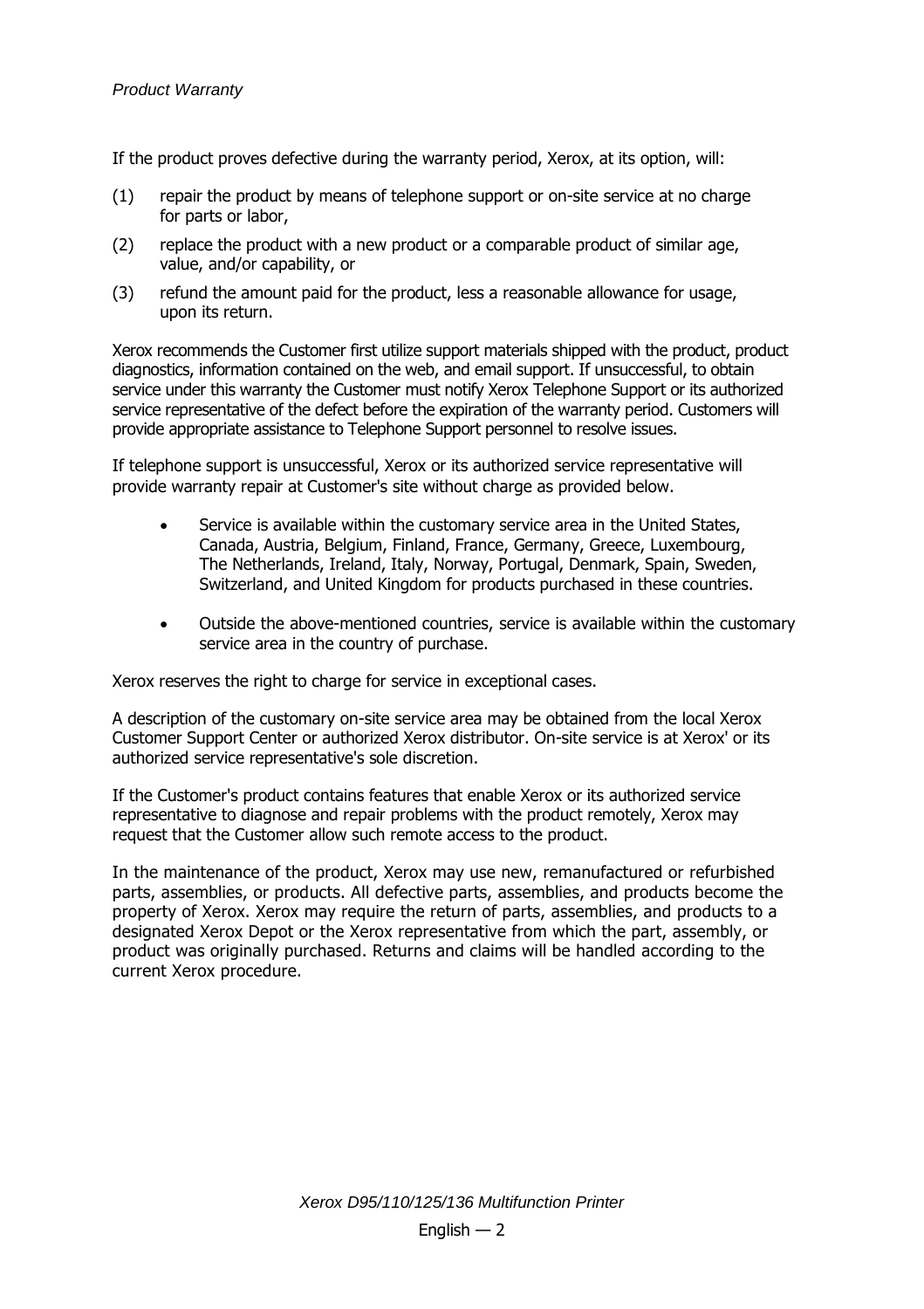These warranties shall not apply to any defect, failure, or damage caused by improper use or inadequate or improper maintenance and care. Xerox shall not be obligated under these warranties:

- a) to repair damage resulting from attempts by personnel other than Xerox representatives to install, repair, or service the product unless directed by a Xerox representative;
- b) to repair damage, malfunction, or degradation of performance resulting from improper use or connection to incompatible equipment or memory;
- c) to repair damage, malfunction, or degradation of performance caused by the use of non-Xerox supplies or consumables or the use of Xerox supplies not specified for use with this product;
- d) to repair an item that has been modified or integrated with other products when the effect of such modification or integration increases the time or difficulty of servicing the product or degrades performance or reliability;
- e) to perform product maintenance or cleaning or to repair damage, malfunction, or degradation of performance resulting from failure to perform product maintenance and cleaning as prescribed in published product materials;
- f) to repair damage, malfunction, or degradation of performance resulting from use of the product in an environment not meeting the operating specifications set forth in the product's documentation;
- g) to repair damage, malfunction, or degradation of performance resulting from failure to properly prepare and transport the product as prescribed in published product materials;
- h) to repair damage, malfunction, or degradation of performance resulting from acts of God or nature, acts of terrorism, explosion, flood, fire, war, and riots;
- i) to repair this product after it exceeds the limit of its duty cycle;
- j) to replace items that have been refilled, are used up, abused, misused, or tampered with in any way;
- k) to install replacement items that are considered customer replaceable;
- l) to support software not supplied by Xerox;
- m) to provide software or firmware updates or upgrades.

Any service identified in the above list and provided by Xerox at the Customer's request shall be invoiced to Customer at Xerox' then-current rates for parts, labor, and travel.

*Xerox D95/110/125/136 Multifunction Printer*